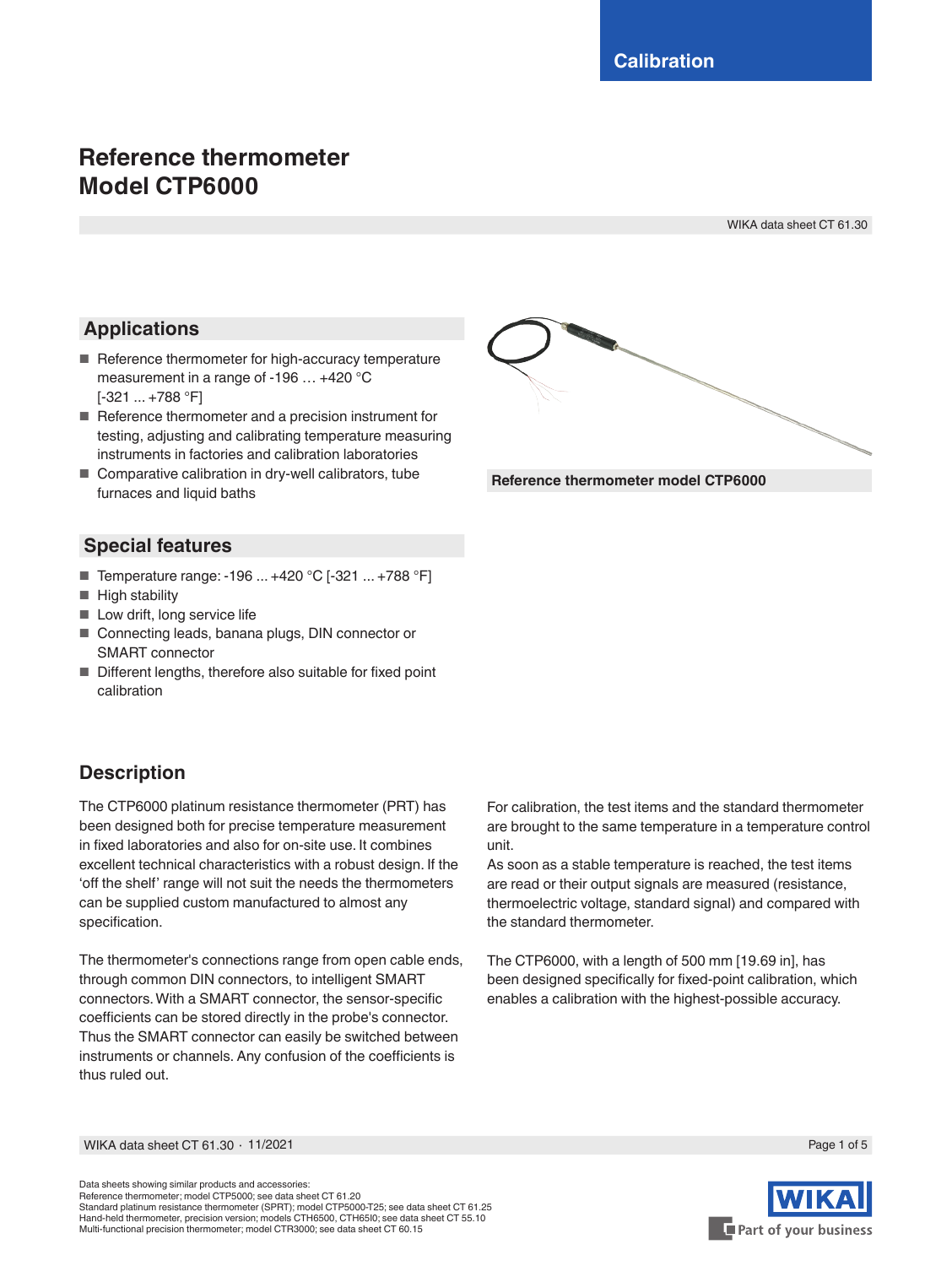# **Specifications**

| <b>Measuring element</b>   |                       |  |
|----------------------------|-----------------------|--|
| Type of measuring element  | Pt100                 |  |
| Resistance at 0 °C [32 °F] | $100 \Omega$          |  |
| <b>Measuring current</b>   | 1 <sub>m</sub> A      |  |
| <b>Connection method</b>   | 1 x 4-wire connection |  |
| <b>Material</b>            | Platinum resistance   |  |

| Accuracy specifications 1)                  |                         |  |
|---------------------------------------------|-------------------------|--|
| Tolerance class per EN 60751                | Class A                 |  |
| <b>Temperature coefficient</b>              | $a = 0.00385$           |  |
| Annual drift per EN 60751 2)                | $< 10$ mK               |  |
| Self-heating error in water at 0 °C [32 °F] |                         |  |
| Model CTP6000-200                           | $<$ 3 mK                |  |
| Model CTP6000-420                           | $< 5$ mK                |  |
| Reference conditions                        |                         |  |
| Ambient temperature                         | 23 ± 2 ° C [73 ± 2 ° F] |  |
| Air humidity                                | 40 % r. F. ±25 % r. F.  |  |

1) Specifications may deviate; they depend on the use of the thermometer. The specified values are typical values for use in laboratories.<br>2) Previous ageing is required. Recommendation = T<sub>max</sub> + 10 K over 20 h

| <b>Measuring range</b> |                                |
|------------------------|--------------------------------|
| Temperature range      |                                |
| Model CTP6000-200      | $-200+200$ °C [ $-328+392$ °F] |
| Model CTP6000-420      | $-40+420$ °C [-40  +788 °F]    |
| Max. temperature       |                                |
| At the Handle          | Max. 80 °C [176 °F]            |
| At the cable           | Max. 80 °C [176 °F]            |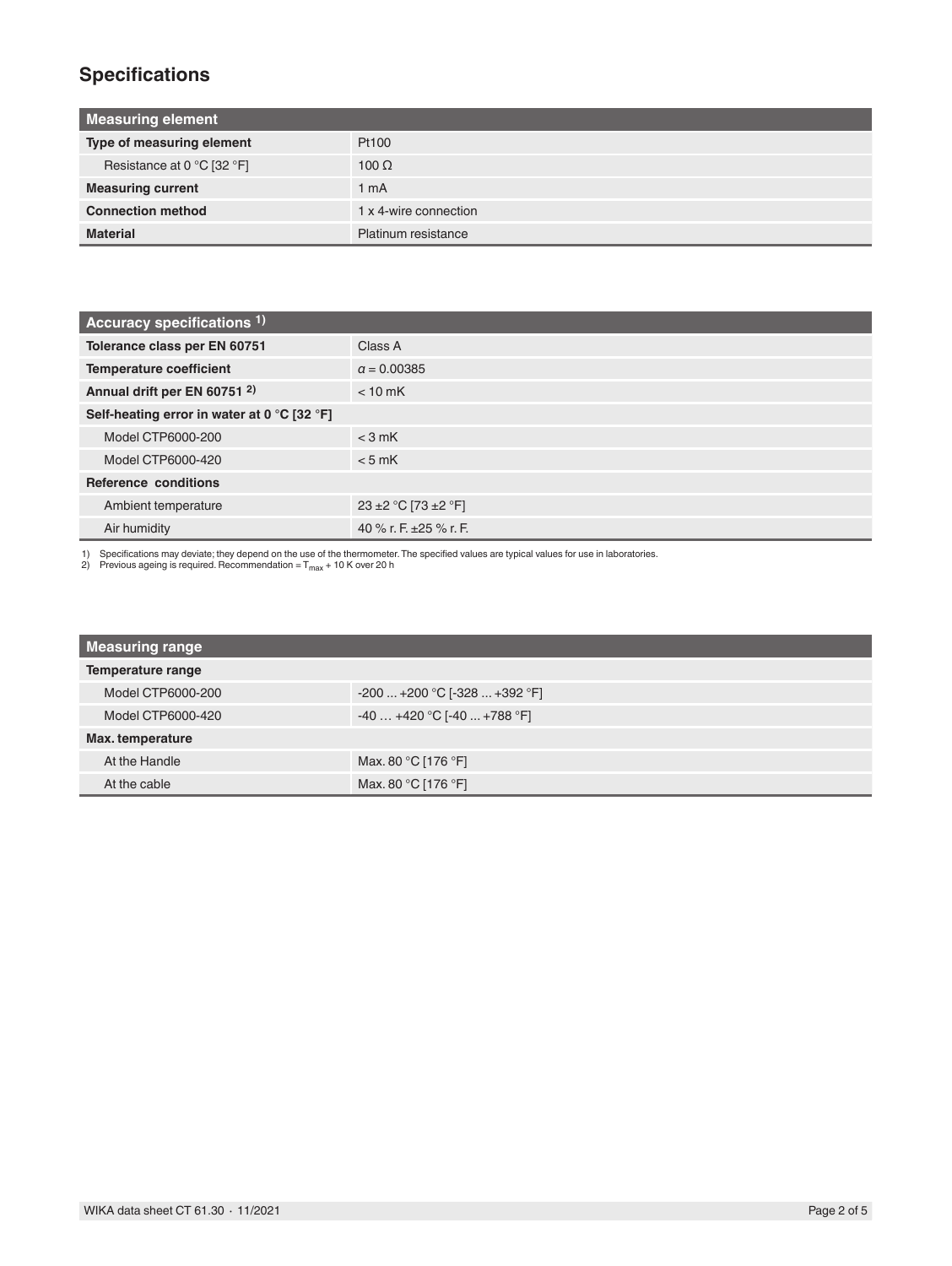| <b>Electrical connection</b> |                                                                                                                   |  |
|------------------------------|-------------------------------------------------------------------------------------------------------------------|--|
| <b>Connection type</b>       | Open cable ends<br>5-pin DIN connector<br>8-pin DIN connector<br>■ SMART connector<br>$\blacksquare$ Banana plugs |  |
| Pin assignment               | $240^\circ$                                                                                                       |  |
| Cable                        |                                                                                                                   |  |
| Length                       | $2 \text{ m}$ [6.56 ft]                                                                                           |  |
| <b>Material</b>              | PTFE sheath                                                                                                       |  |

#### **Pin assignment, 5-pin DIN connector (example)**



With ASL's SMART connector on the probes, storing the data is needed only once - in the connector! The calibration data stays with the probe - permanently. It can even be used on another instrument without any further action.

The SMART connector saves time and reduces error. If there are existing calibrated or uncalibrated probes, no problem, ASL read-outs automatically register if a probe is SMART or normal.

| <b>Operating conditions</b> |                                                                                 |  |
|-----------------------------|---------------------------------------------------------------------------------|--|
| Medium temperature range    |                                                                                 |  |
| Model CTP6000-200           | $-200$ $+200$ °C [ $-328$ $+392$ °F]                                            |  |
| Model CTP6000-420           | $-40+420 °C$ [-40  +788 $°F$ ]                                                  |  |
| Permissible media           | The material resistance depends on the sheath material (stainless steel 1.4571) |  |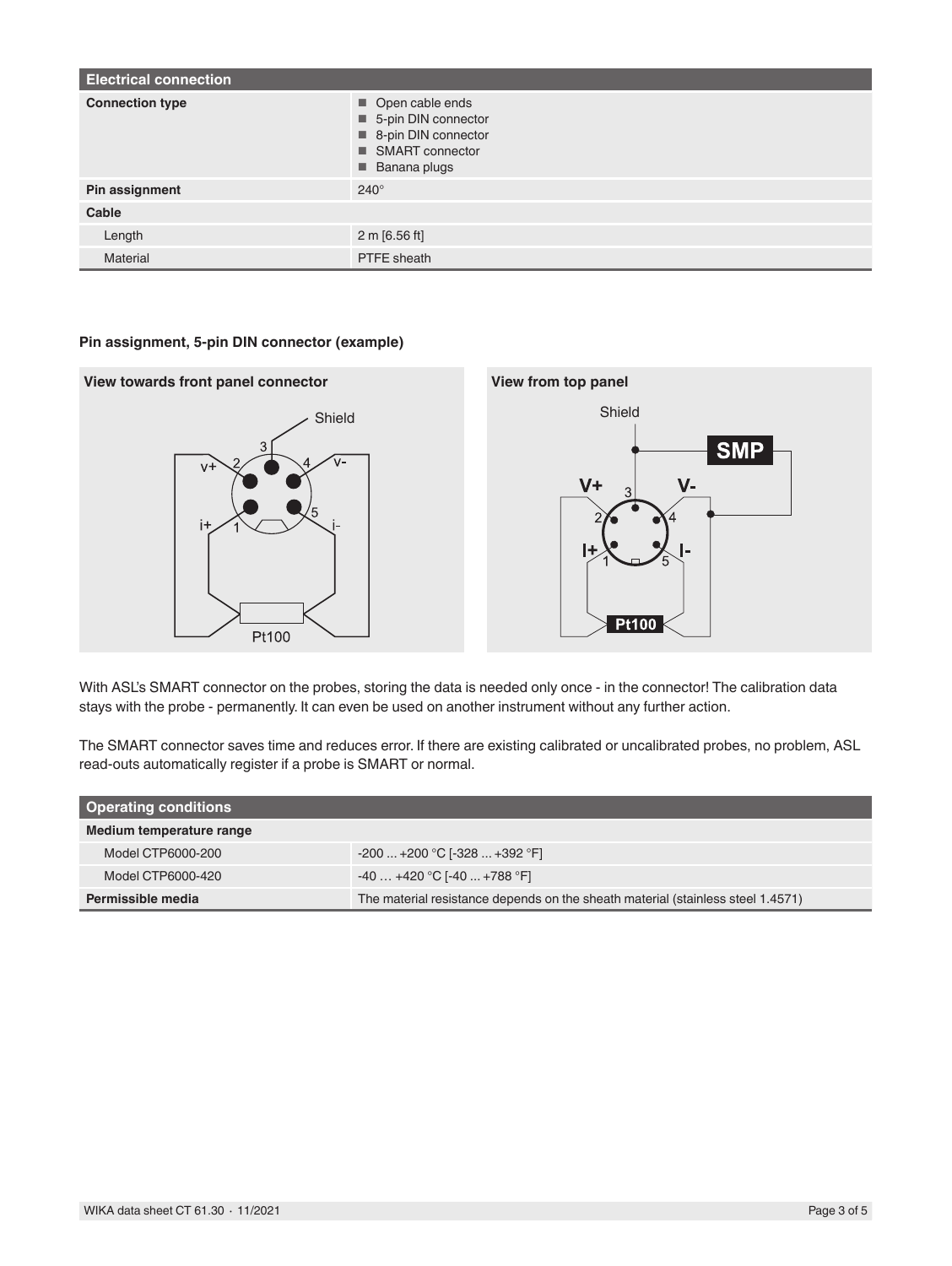## **Certificates**

| <b>Certificate</b>                        |                                                                                                                                                                                                                                                                                                                                                                                                                                                                            |  |
|-------------------------------------------|----------------------------------------------------------------------------------------------------------------------------------------------------------------------------------------------------------------------------------------------------------------------------------------------------------------------------------------------------------------------------------------------------------------------------------------------------------------------------|--|
| Calibration                               | $\blacksquare$ Test log 3.1 per DIN EN 10204<br>■ DAkkS calibration certificate with calculation of coefficients<br>■ DAkkS calibration certificate with calculation of coefficients as well as additional value<br>table print from K to K<br>■ DAkkS calibration certificate at fixed points with calculation of coefficients<br>■ DAkkS calibration certificate at fixed points with calculation of coefficients as well as<br>additional value table print from K to K |  |
| <b>Recommended recalibration interval</b> | 1 year (dependent on conditions of use)                                                                                                                                                                                                                                                                                                                                                                                                                                    |  |

 $\rightarrow$  Approvals and certificates, see website

# **Dimensions in mm [in]**



|                                    |                                                                                |                                                | 14492076.01                                      |
|------------------------------------|--------------------------------------------------------------------------------|------------------------------------------------|--------------------------------------------------|
|                                    |                                                                                | 120 [4,72]                                     |                                                  |
|                                    |                                                                                |                                                |                                                  |
| Model<br>CTP6000-200               | <b>Dimensions</b><br>$d = 6$ mm, $l = 350$ mm<br>$d = 0.24$ in, $l = 13.78$ in | <b>Active sensor length</b><br>30 mm [1.18 in] | <b>Sheath material</b><br>Stainless steel 1.4571 |
|                                    | $d = 6$ mm, $l = 500$ mm<br>$d = 0.24$ in, $l = 19.69$ in                      |                                                |                                                  |
| CTP6000-420                        | $d = 6$ mm, $l = 350$ mm<br>$d = 0.24$ in, $l = 13.78$ in                      | 30 mm [1.18 in]                                | Stainless steel 1.4571                           |
|                                    | $d = 6$ mm, $l = 500$ mm<br>$d = 0.24$ in, $l = 19.69$ in                      |                                                |                                                  |
|                                    |                                                                                |                                                |                                                  |
|                                    |                                                                                |                                                |                                                  |
|                                    |                                                                                |                                                |                                                  |
|                                    |                                                                                |                                                |                                                  |
|                                    |                                                                                |                                                |                                                  |
|                                    |                                                                                |                                                |                                                  |
|                                    |                                                                                |                                                |                                                  |
| WIKA data sheet CT 61.30 · 11/2021 |                                                                                |                                                | Page 4 of 5                                      |